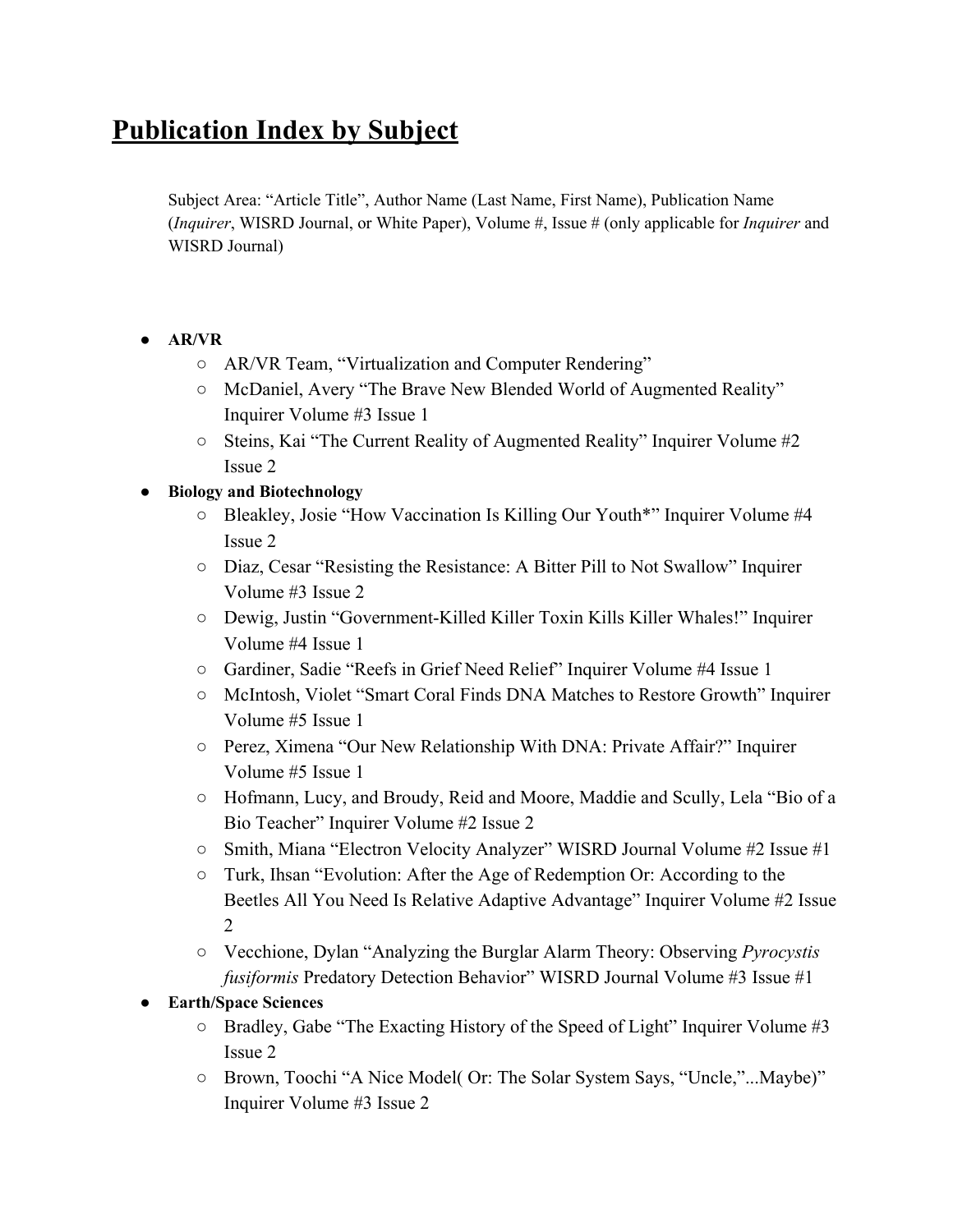- Brown, Nnenna "Black Holes: How Darkness Can Enlighten" Inquirer Volume #5 Issue 2
- Butler-Schafer, Rainer "Hydroponics of Surfboards" Inquirer Volume #5 Issue 2
- Diaz, Cesar "WISRD Cosmic Ray Muon Detector (CRMD) Configuration and Problem Solving" WISRD Journal Volume #3 Issue #1
- Gomez, Steeven "History and Future of PANOPTES" White Paper
- Kramer, Katie "What Happens in a Black Hole Stays in a Black Hole" Inquirer Volume #4 Issue 2
- Norfolk, Ian "Looking for Clues to Origin of the Solar System? See Kuiper Belt" Inquirer Volume #5 Issue 1
- Rischie, Blake "Cosmic Ray Communique" WISRD Journal Volume #2 Issue #1
- Steiner, Tobey "Groundwater Grows Scarce" Inquirer Volume #5 Issue 1
- Stephenson, Cameron "Trappist-1: A New Opportunity" Inquirer Volume #2 Issue 2
- Struhl, Jeremy "The Thrust of the Article: Electric Propulsion" Inquirer Volume #4 Issue 2
- Struhl, Jeremy "TESS–Transiting Exoplanet Survey Satellite" White Paper
- Thomas, Zachary "From Danger Zones to Safety Nets: A Brief History of Human Exploration" Inquirer Volume #4 Issue 1
- Wood, Remy "Musk's Mission to Mars: When Will We Be There?" Inquirer Volume #3 Issue 1

## **● Engineering**

- Lopez, Jackeline "A Recipe for Innovation" Inquirer Volume #2 Issue 1
- Moreno, Amielle "Mapping the Territory of Abstraction" Inquirer Volume #4 Issue 2
- Olin, David "Creating Solid Potassium Nitrate-Based Rocket Engines" WISRD Journal Volume #1 Issue #1
- Perez, Luis "3D Printers Upcycle Single Use Plastic Bottles" Inquirer Volume #5 Issue 1
- Ribeiro, Emily "Using 3D Printing to Lend the World a Helping Hand" Inquirer Volume #3 Issue 2

## **● Life Sciences (Including sustainability)**

- Barrett, Dani "Ending Spina Bifida Through Preventative Prenatal Surgery" Inquirer Volume #3 Issue 1
- Barrett, Dani "Sleep: The Key to Optimizing Athletic Performance" Inquirer Volume #5 Issue 2
- Biederman, Will "Radiation" Inquirer Volume #2 Issue 1
- Bleakley, Josie "The Research Replication Revolution" Inquirer Volume #3 Issue 1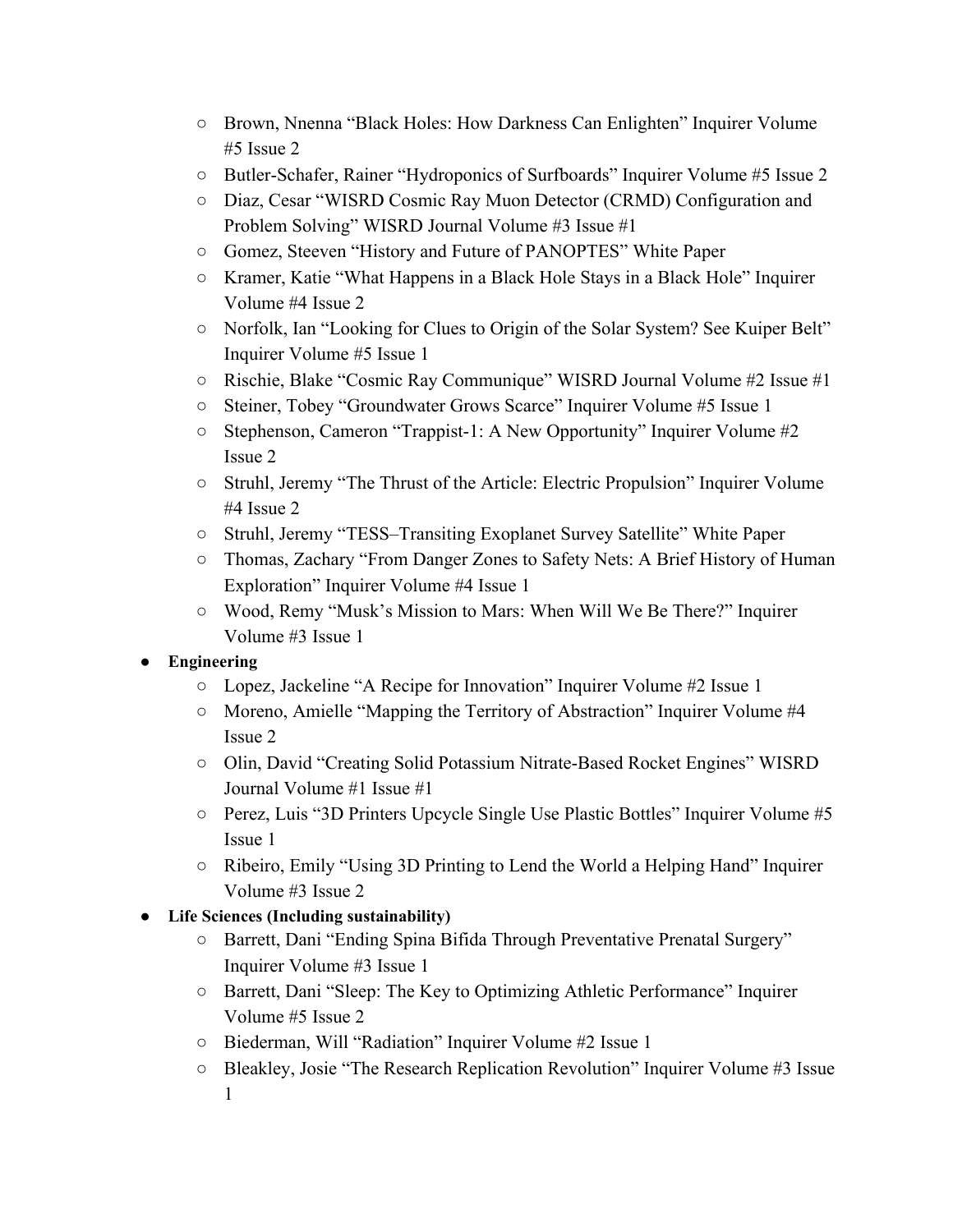- Christenson, Deb "The First Human Head Transplant" Inquirer Volume #2 Issue 1
- DeAnda, Kaito "An Introduction to Sustainable Energy" Inquirer Volume #5 Issue 2
- Dodd, Honor "Sustainability at USC's Wrigley Institute" Inquirer Volume #5 Issue 2
- Gardiner, Sadie "Ocean Floor Exploration: A Deeper Dive" Inquirer Volume #5 Issue 1
- Guggenheim, Stella "The Important Secret Lives of Honey Bees" Inquirer Volume #2 Issue 2
- Jacobs, Declan "A Sustained Push For Sustainable Architecture" Inquirer Volume #1 Issue 1
- Mcdaniel, Avery "I Heart Transplants" Inquirer Volume #4 Issue 1
- Moreno, Amielle "Growing Memories with Estrogen" Inquirer Volume #2 Issue 2
- Perez, Ximena "A CRISPR Vision of the Future" Inquirer Volume #3 Issue 1
- Perez, Ximena "Genetically Modified Outlook on Life" Inquirer Volume #4 Issue 1
- Stein, Jack "I Have Two Words for You: Alternative Plastics" Inquirer Volume #4 Issue 2
- Stephenson, Molly "Sustainable Batteries: Powering the Future" Inquirer Volume #5 Issue 2
- Vecchione, Dylan "The Effects of Ocean Acidification on Caleb Global Marine Ecosystems" Inquirer Volume #1 Issue 2
- Vecchione, Dylan "Investigating Bugula Turrita Settling Behavior" WISRD Journal Volume #2 Issue #1
- Vecchione, Dylan "Underwater Navigations as a Platform for STEM Curriculum" WISRD Journal Volume #1 Issue #1
- York, Spencer "The Recycling System Is Trash" Inquirer Volume #4 Issue 2
- **● Mathematics**
	- Carter, Ethan "Quantum Computing Faster Than You Think...With Your Current Computer" Inquirer Volume #5 Issue 2
	- Caplow, Max "Mersenne Primes" WISRD Journal Volume #1 Issue #1
	- Goldman, Noah "Differential Calculus of the Can Module" WISRD Journal Volume #1 Issue #1
	- Kenny, Myles "Zeroing in on Zero" Inquirer Volume #3 Issue 1
	- Kenny, Myles "Mathematical Oncology Emerges as a Promising Approach to Fighting Cancer" Inquirer Volume #5 Issue 1
	- Ledy, Owen "Bayesian Reinforcement Learning" WISRD Journal Volume #1 Issue #1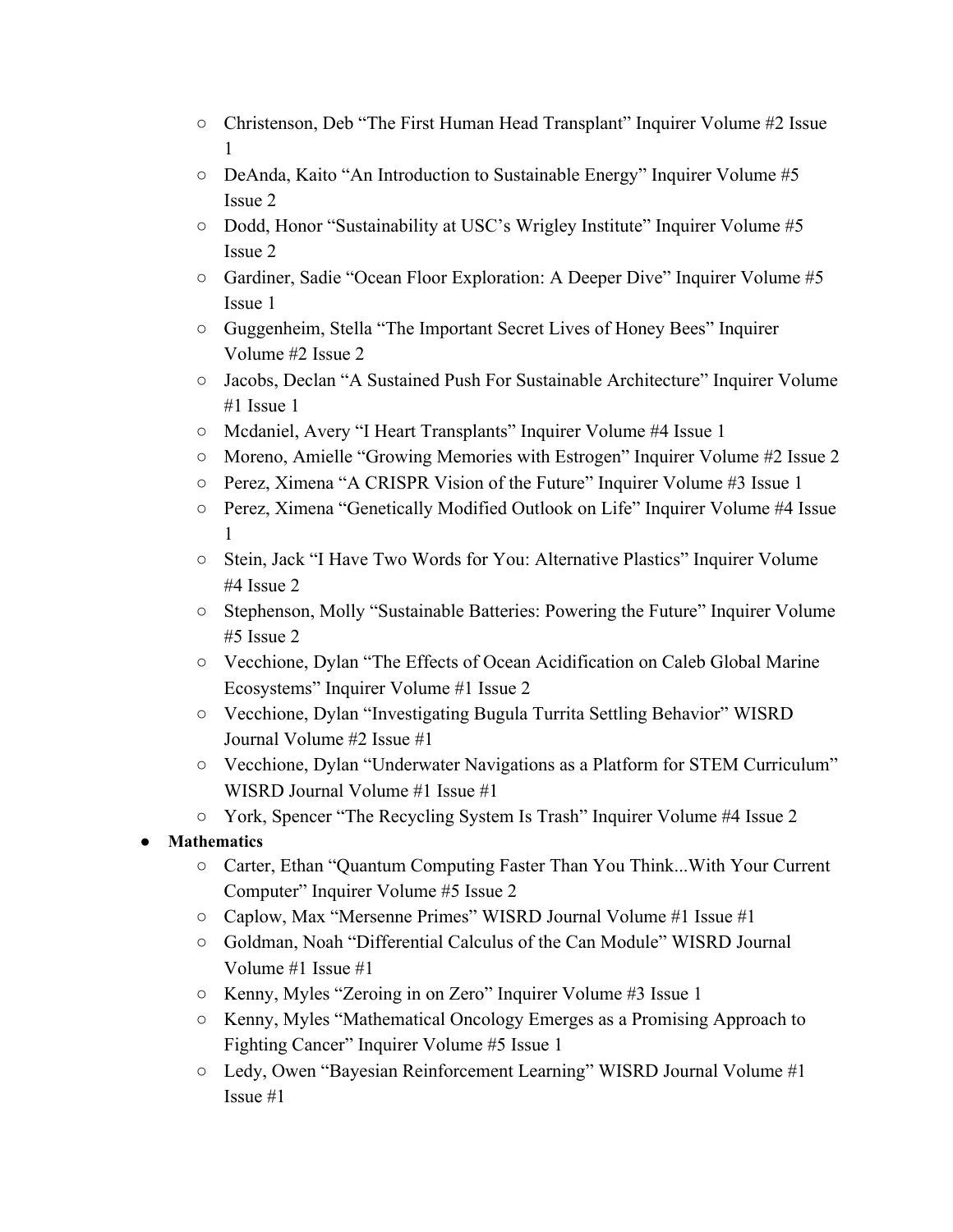- Smith, Miana "The Brachistochrone Problem" WISRD Journal Volume #1 Issue #1
- Zakarin, Caleb "Godel's Incompleteness Theorems" WISRD Journal Volume #1 Issue #1

#### **● Social Sciences (Psychology)**

- Bond, Lea "The Stress of High School Students" White Paper
- $\circ$  Kaz, Grace and Bond, Lea<sup>"</sup>All Dreams Are Daydreams" Inquirer Volume #2 Issue 2
- Melamed, Jacob "The Downside of Being Too Positive" Inquirer Volume #2 Issue 2
- Kaz, Grace "Consumption's Effect on Consumption: Pop Culture, Self-Image and Eating Disorders" Inquirer Volume #4 Issue 1
- Ribeiro, Emily "The Brain's Leading Role on Criminal Minds––ALL 14 SEASONS!" Inquirer Volume #4 Issue 1
- Ribeiro, Emily, Bond, Lea and Kaz, Grace "Stress Test" Inquirer Volume #5 Issue 1
- Ribeiro, Emily, Bond, Lea and Kaz, Grace "Anxiety Linked to Heredity, Environment" Inquirer Volume #5 Issue 1
- Turk, Ihsan "Insanity" Inquirer Volume #3 Issue 1
- Wood, Remy "Sugar: The Trick of Treats" Inquirer Volume #4 Issue 1
- Wood, Remy "Sleeping Your Way to Health and Happiness" Inquirer Volume #2 Issue 2
- Zakarin, Caleb "A Conscious Guide to Unconscious Consumption" Inquirer Volume #1 Issue 1

## **● Systems Integration/Machine Learning**

- Adell, Ferdi "Rogue One Too Many: The Ethical Problems AI Systems Face Us With" Inquirer Volume #3 Issue 1
- Kaz, Lexi, and Vecchione, Dylan "Protocol Development for Terrestrial Watershed and Erosion Monitoring" WISRD Journal Volume #3 Issue #1
- Peters, William "Machine for Our Learning or Caught in a Neural Net?" Inquirer Volume #3 Issue 2
- Rischie, Blake "The Lowdown on Lathe Restoration" Inquirer Volume #2 Issue 2
- Stern, Aidan "Artificial Intelligence: Where It Was, Where It Is, and Where It's Going" Inquirer Volume #2 Issue 1
- Thomas, Zachary "Too Smart for Our Own Good" Inquirer Volume #3 Issue 2
- **● Physics**
	- Bradley, Abe "Taking Great Care: The Observation of Gravitational Waves" Inquirer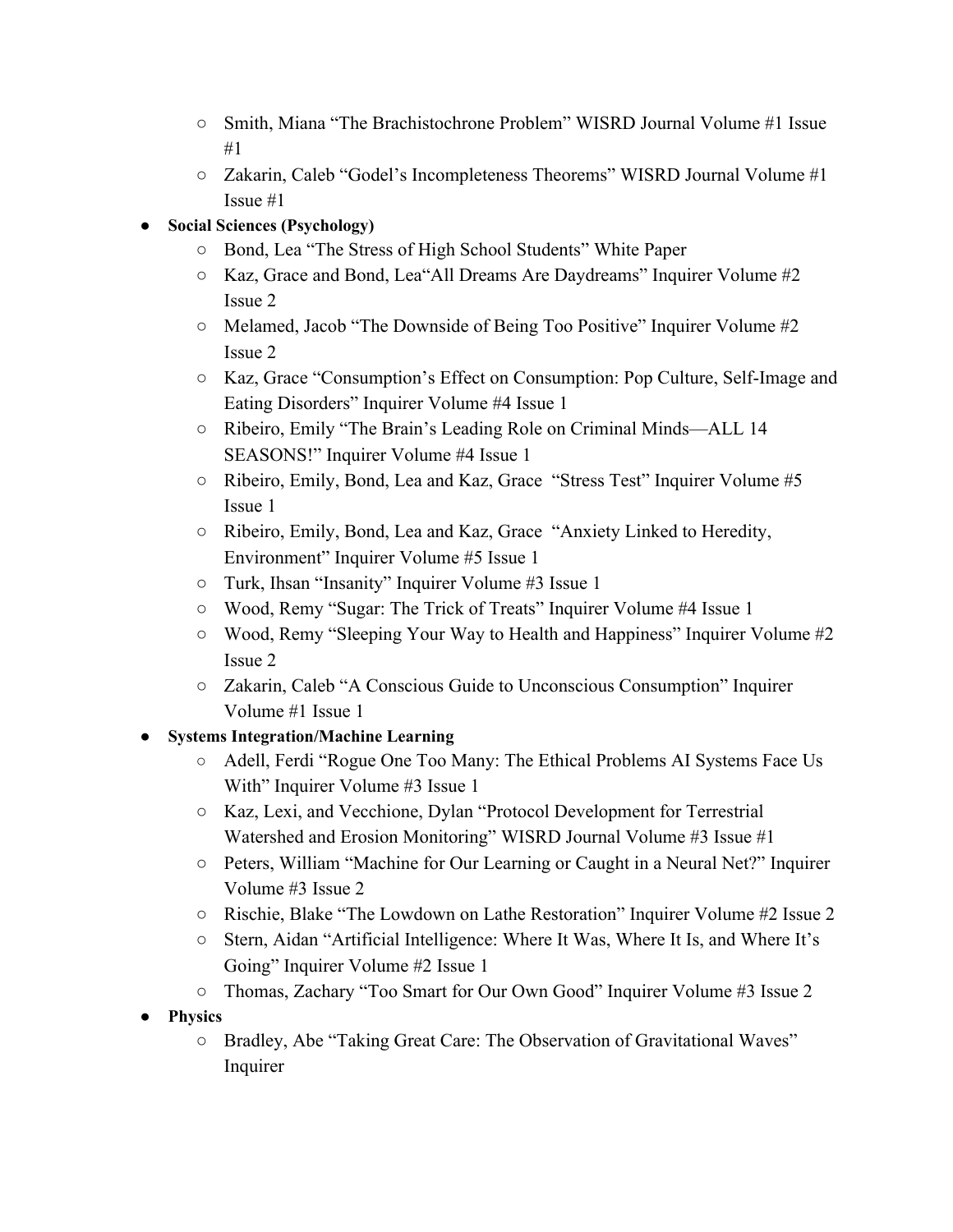- Goldblatt, Ethan "Broken TOES: On Why Physics Isn't Over" Inquirer Volume #4 Issue 2
- Lanet, Eli "Ripple Effect: The Search for the Perfect Wave" Inquirer Volume #5 Issue 1
- Smith, Miana "Electron Bean and Whistler Wave Interaction Experiments in a LAPTAG Plasma" WISRD Journal Volume #3 Issue #1
- Tsapatsaris, Melinda "The Feynman Questions" Inquirer Volume #1 Issue 1
- *● Other*
	- Biederman, Will "My Road to WISRD" Inquirer Volume #1 Issue 2
	- Alexander, Simone "The Internet and Security: A Structural Mismatch" Inquirer
	- Biederman, Will "The Apple of Our i: A History of Computers and the Influence of Apple on Consumer Electronics" Inquirer Volume #3 Issue 1
	- Bleakley, Josie "Can Scientists Frighten the Fearless?" Inquirer Volume #1 Issue 1
	- Bleakley, Josie "Debunking the Psychopath" Inquirer Volume #2 Issue 1
	- Bond, Lea "Subconscious Pillpower: In Which It Is Suggested That Placebos Have Effect" Inquirer Volume #3 Issue 2
	- Bond Lea, "An Article to Remember" Inquirer Volume #4 Issue 1
	- Garland, Dawson "Harnessing Geothermal Energy" Inquirer Volume #5 Issue 2
	- Grice, Conor "Of Lice and Men: A History of Typhus Through the Ages" Inquirer Volume #2 Issue 2
	- Hester, Zeniyah "The Green Architects of the Future" Inquirer Volume #5 Issue 2
	- Johnson, Scott "A Universal Gesture" Inquirer Volume #1 Issue 2
	- Johnson, Scott "Science Gets Real: The Podcast" Inquirer Volume #1 Issue 2
	- Johnson, Scott "Ten Reasons NOT To Study Science" Inquirer Volume #1 Issue 1
	- Johnson, Scott "Trump Announces Science Advisor An Inquirer Exclusive" Inquirer Volume #2 Issue 2
	- Johnson, Scott "Constant Change" Inquirer Volume #4 Issue 2
	- Johnson, Scott "Thanks for Nothing" Inquirer Volume #3 Issue 2
	- Kenny, Myles "Questioning the Quintessential Qualities of Question or Questions: Quintessential or Questionable?" Inquirer Volume #4 Issue 1
	- Kenny, Myles "Time" Inquirer Volume #2 Issue 1
	- Nakano, Nicholas "Salt of the Earth: Neither Simple Nor Good" Inquirer Volume #4 Issue 2
	- Nakano, Nicolas "The Nuclear Power Debate Is Heating Up" Inquirer Volume #5 Issue 2
	- Sterling, Allyson "Shedding Light on the Strangeness of Light" Inquirer Volume #5 Issue 2
	- Stern, Aidan "This Article Will Be The Death of U\*" Inquirer Volume #4 Issue 2